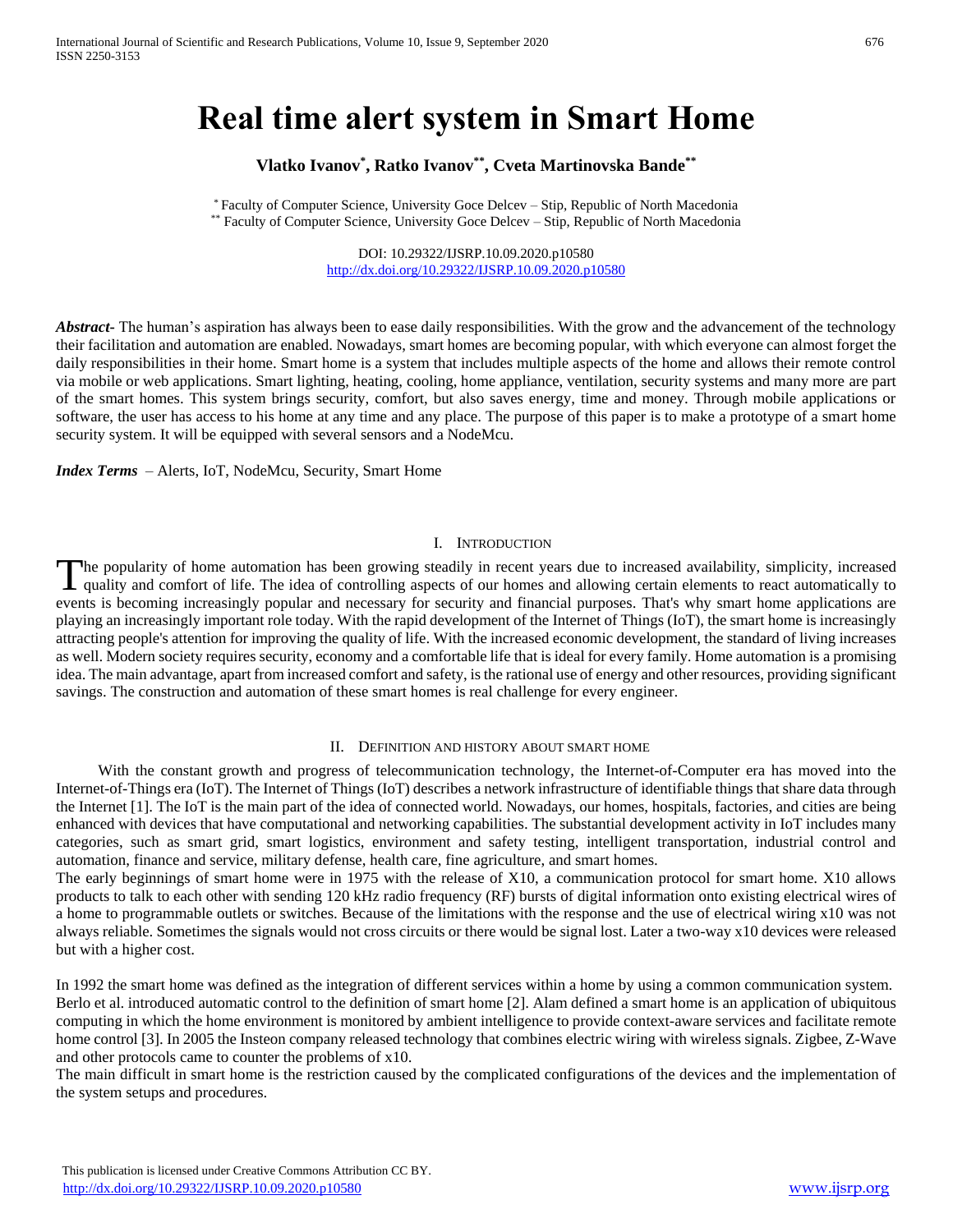International Journal of Scientific and Research Publications, Volume 10, Issue 9, September 2020 677 ISSN 2250-3153

Nowadays, smart home service providers suggest cloud-based backend platforms which provide programming frameworks to achieve better and easier setup and third-party application development. These kinds of frameworks are included in Vera Control's Vera3, Weave/Brillo by Google, HomeKit by Apple, SmartThings by Samsung, AllSeen by Alliance AllJoyn, etc.

#### III. SMART HOME SECURITY

One of the main branches of the smart home is security. The smart home cannot be complete without security part. Without security the comfort and safety in the home that everyone desire cannot be achieved. Conventional security systems keep homeowners, and their property, safe from intruders. (Rosslin John Robles1 and Tai-hoon Kim1). Smart home security systems offer many benefits. Fire detection, gas leak detection, water leak detection, camera monitoring, smart lights, alarms, alerting the owner with email, sms and etc. In the event of a fire, the smart home security system can alert the homeowner and notify emergency services. Artificial intelligence programs can find the location of the fire and provide that information to the fire emergency services. Access control, video verification, fingerprint verification and many other are also desired by people nowadays. More than 70 percent of the users of households in USA wanted access control as a feature of their home security. The desired control capabilities for a new smart home security system according to households in the United States as of 2019 are shown in the Fig. 1.0.



Figure 1.0 The desired control capabilities for a new smart home

## IV. REVIEW OF THE PROJECT

As it is mentioned in the introduction, the construction of smart home is real challenge for any engineer. These kinds of projects have been conducted over the last decades. Different functions, utilities and ideas has been provided. That is why our system is inclined on the security in the smart home. The existing security in our smart home system uses gas sensor, fire sensor, water leak sensor, motion sensor and other sensors that use simple analog or digital technology and the data collected from them goes into our system that notifies the owner or the emergency services.

## **Proposed system**

The system proposed is a system for security in Smart home. The system detects fire, gas leak, water leak and motion.

- 1) Gas leak, using MQ-2 sensor;
- 2) Water leak, using water level sensor;
- 3) Fire detection, using flame sensor;
- 4) Alarming, using Buzzer and Led diode.

## **System architecture**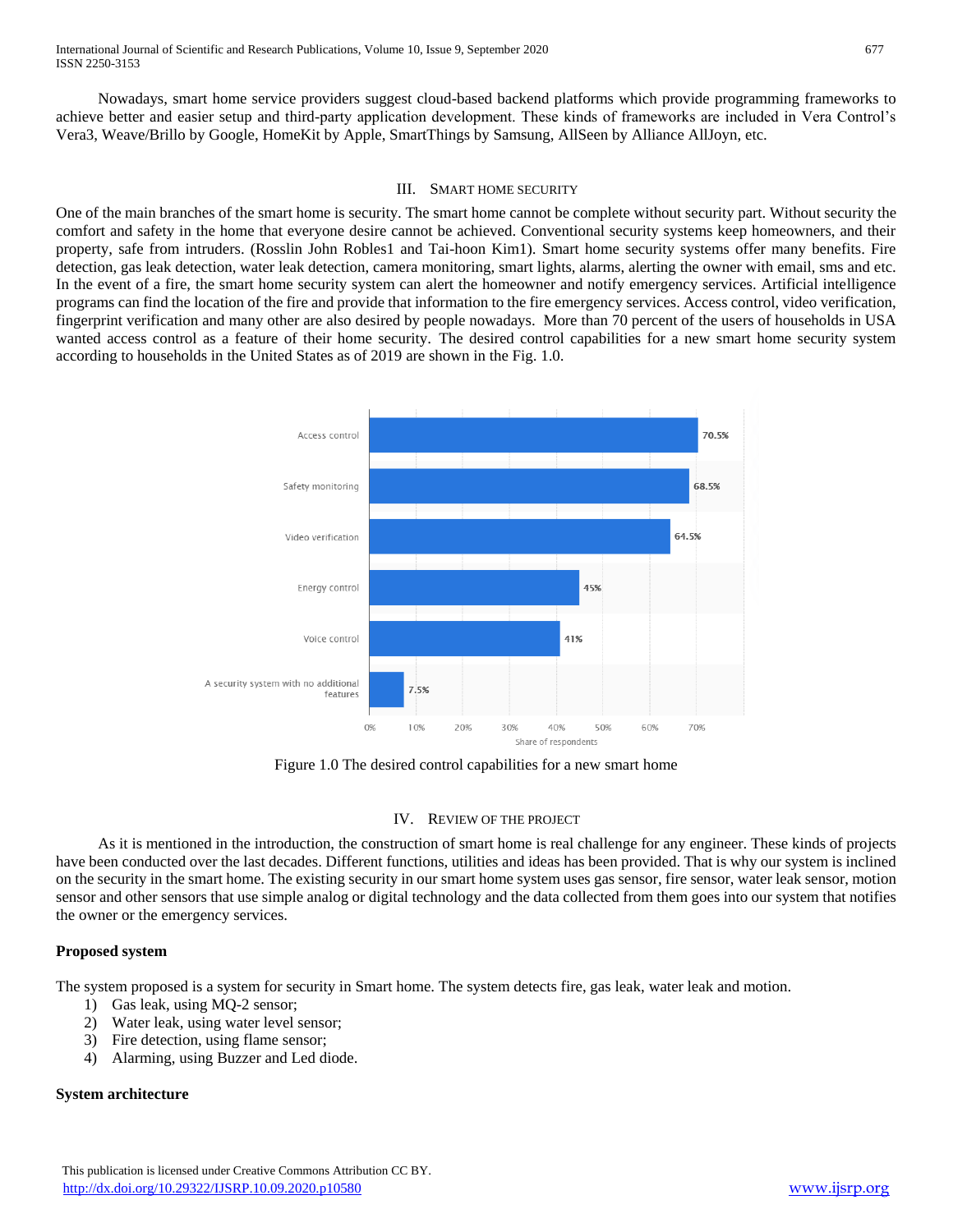The implemented system contains a NodeMcu board which is used as a main processing unit for the entire system and all the sensors and devices are connected with it. The NodeMcu connects to WiFi and sends the data to ActiveMq through Mqtt protocol. After that the Smart home backend application based on Spring Boot take the data and send it to the GUI part of this Smart home system. The processed data from the sensors is stored for future analysis. Also, the user will be notified about alarm on the GUI part (Admin module). An image of system architecture is shown in Fig. 2.0.



Figure 2.0 System architecture

# **NodeMcu**

NodeMcu (Node micro-controller unit) is an open source IoT platform. It initially included firmware which runs on the ESP8266 Wi-Fi SoC from Espressif Systems and hardware which was based on the ESP-12 module.

- 1) Type: single board microcontroller;
- 2) Operating system: XTOS;
- 3) CPU: ESP8266;
- 4) Memory: 128 kbytes;
- 5) Storage: 4Mbytes;
- 6) Power: USB or battery with Base Board.

An image of NodeMcu is shown in the Fig. 3.0 below.



Figure 3.0 NodeMcu

# **Gas Sensor**

The Grove - Gas Sensor (MQ-2) module is useful for gas leakage detection (home and industry). It is suitable for detecting Methane, Butane, LPG and Smoke. Due to its high sensitivity and fast response time, measurement can be taken as soon as possible. The sensitivity of the sensor can be adjusted by potentiometer.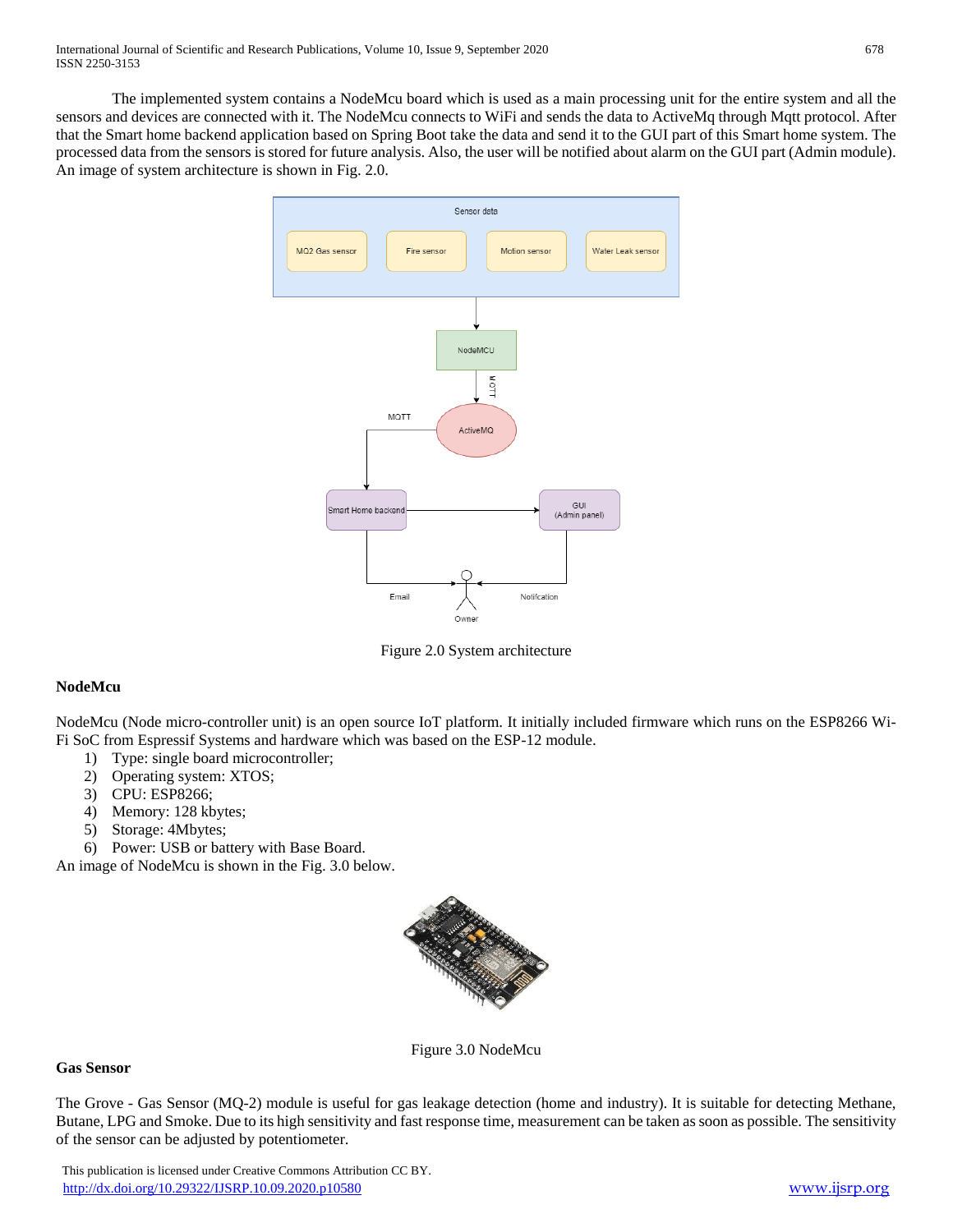1)Operating Voltage is +5V;

2)Can be used to Measure or detect Methane, Butane, LPG, Smoke;

3)Analog output voltage: 0V to 5V;

4)Digital Output Voltage: 0V or 5V (TTL Logic);

5)Preheat duration is 20 seconds;

6)Can be used as a Digital or analog sensor;

7)The Sensitivity of Digital pin can be varied using the potentiometer;

| Item       | Parameter                  | Min | <b>Typical</b>           | Max | Unit      |
|------------|----------------------------|-----|--------------------------|-----|-----------|
| <b>VCC</b> | <b>Working Voltage</b>     | 4.9 |                          | 5.1 |           |
| PH         | <b>Heating Consumption</b> | 0.5 |                          | 800 | mW        |
| <b>RL</b>  | Load Resistance            |     | Adjustable               |     |           |
| <b>RH</b>  | <b>Heater Resistance</b>   |     | 33                       |     |           |
| <b>Rs</b>  | <b>Sensing Resistance</b>  |     | $\overline{\phantom{0}}$ | 30  | $k\Omega$ |

Figure 4.0 Specifications of Gas Sensor

When the sensor detects gas leak, the NodeMcu creates alarm and send message to the user. An image of MQ2 sensor is shown on Fig. 4.1 below.



Figure 4.1 MQ2 Sensor

## **Flame Sensor**

A sensor which is most sensitive to a normal light is known as a flame sensor. That's why this sensor module is used in flame alarms. This sensor detects flame otherwise wavelength within the range of  $760 \text{ nm} - 1100 \text{ nm}$  from the light source. This sensor can be easily damaged to high temperature. This sensor can be placed at a certain distance from the flame. The flame detection can be done from a 100cm distance and the detection angle will be 600. The output of this sensor is an analog signal or digital signal.

The features of this sensor include the following.

- 1) Photosensitivity is high;
- 2) Response time is fast;
- 3) Simple to use;
- 4) Sensitivity is adjustable;
- 5) Detection angle is 600;
- 6) It is responsive to the flame range;
- 7) Accuracy can be adjustable;
- 8) Operating voltage of this sensor is 3.3V to 5V;
- 9) Analog voltage o/ps and digital switch o/ps;
- 10) The PCB size is 3cm X 1.6cm;
- 11) Power indicator & digital switch o/p indicator;
- 12) If the flame intensity is lighter within 0.8m then the flame test can be activated, if the flame intensity is high, then the detection of distance will be improved.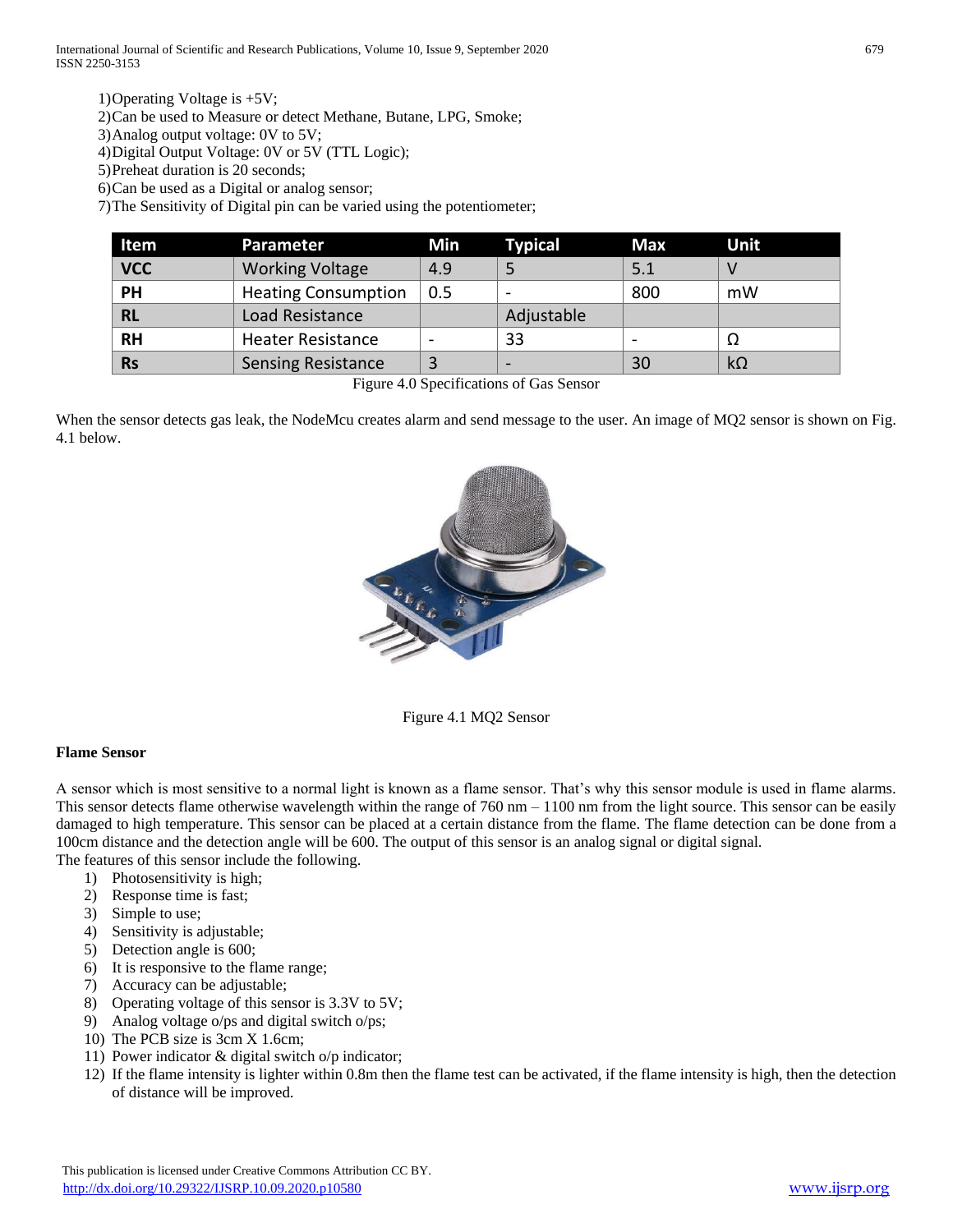When the sensor detects fire, the NodeMcu creates alarm and send message to the user. An image of flame sensor is shown on Fig. 6.0 below.



Figure 5.0 Flame Sensor

# **Water Leak Sensor**

The working of the water level sensor is pretty straightforward. The series of exposed parallel conductors, together acts as a variable resistor (just like a potentiometer) whose resistance varies according to the water level. The change in resistance corresponds to the distance from the top of the sensor to the surface of the water. The resistance is inversely proportional to the height of the water:

1) The more water the sensor is immersed in, results in better conductivity and will result in a lower resistance.

2) The less water the sensor is immersed in, results in poor conductivity and will result in a higher resistance. The sensor produces an output voltage according to the resistance, which by measuring we can determine the water level. Sensor specifications:

- 1) Operating voltage: DC3-5V;
- 2) Operating current: less than 20mA;
- 3) Sensor Type: Analog;
- 4) Detection Area: 40mmx16mm;
- 5) Operating temperature: 10℃-30℃;
- 6) Humidity: 10% -90% non-condensing;

This sensor is used to prevent water leak. When the level of water gets higher, the NodeMCU create alarm and send message to the user. An image of Water leak Sensor is shown on Fig. 7.0 below.



Figure 6.0 Water leak Sensor

# **Motion Sensor**

PIR sensors allow you to sense motion, almost always used to detect whether a human has moved in or out of the sensors range. They are small, inexpensive, low-power, easy to use and don't wear out. For that reason, they are commonly found in appliances and gadgets used in homes or businesses. They are often referred to as PIR, "Passive Infrared", "Pyroelectric", or "IR motion" sensors.

- 1) Size: Rectangular
- 2) Output: Digital pulse high (3V) when triggered (motion detected) digital low when idle (no motion detected). Pulse lengths are determined by resistors and capacitors on the PCB and differ from sensor to sensor.
- 3) Sensitivity range: up to 20 feet (6 meters)  $110^{\circ}$  x  $70^{\circ}$  detection range
- 4) Power supply: 5V-12V input voltage for most modules (they have a 3.3V regulator), but 5V is ideal in case the regulator has different specs

The PIR sensor is used to detect motion in front of the smart home. After it detects motion, the lights turn on and the alarm gets activated. An image of PIR sensor is shown in Fig 8.0 below.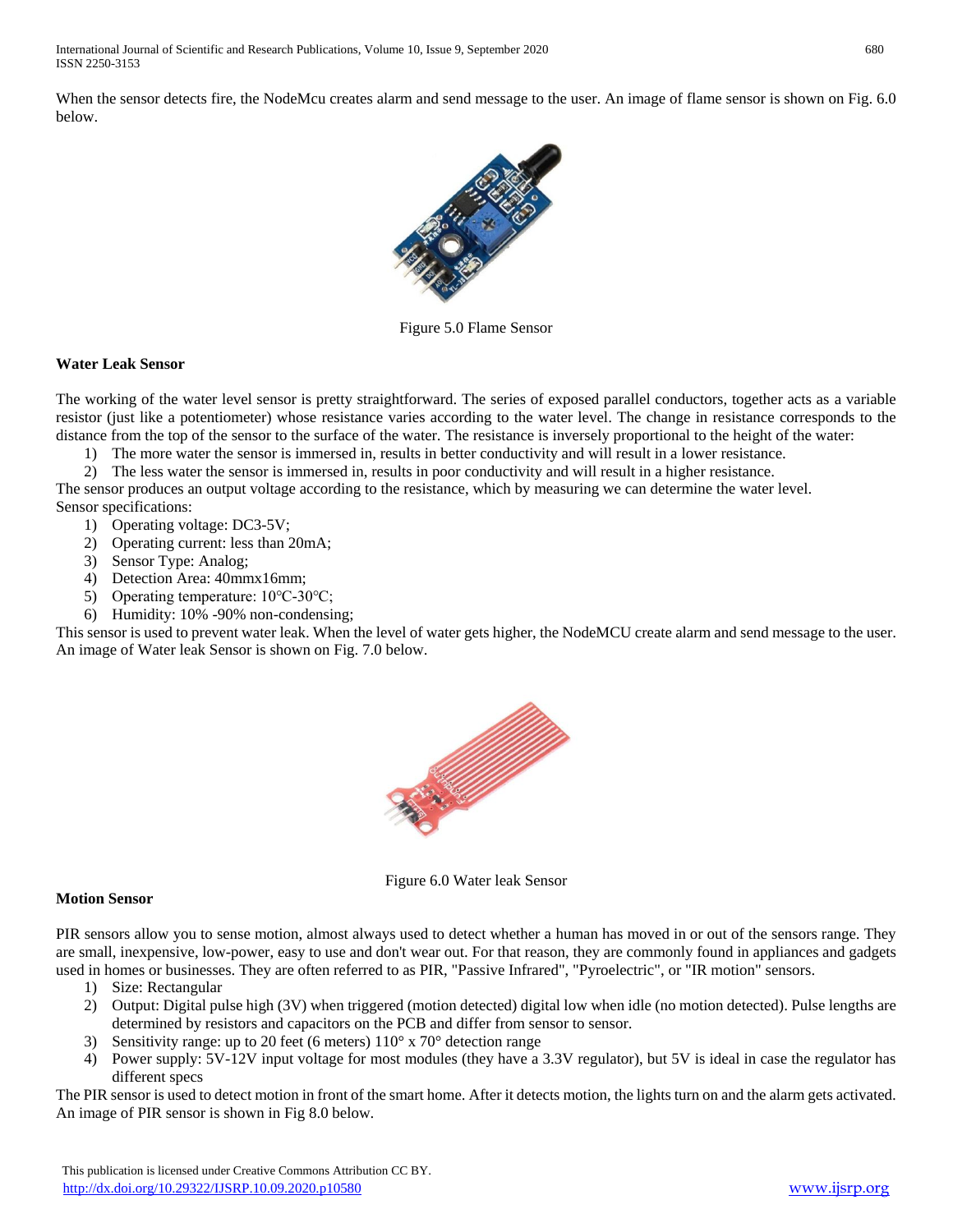

Figure 7.0 PIR Sensor

## **Buzzer**

A buzzer is a small efficient component to add sound features to our project/system. It is very small and compact 2-pin structure hence can be easily used on breadboard. When sensors above detect fire, gas leak, water leak or unattended access at home, the system activate the buzzer to make noise as alarm.

Buzzer Features and Specifications:

- 1)Rated Voltage: 6V DC;
	- 2)Operating Voltage: 4-8V DC;
	- 3)Rated current: <30mA;
	- 4)Sound Type: Continuous Beep;
	- 5)Resonant Frequency: ~2300 Hz;
	- 6)Small and neat sealed package;
- 7)Breadboard and Perf board friendly. An image of buzzer is shown on Fig. 8.0 below.

# **Led diode**

A light-emitting diode (LED) is a semiconductor light source that emits light when current flows through it. When buzzer get activated, the led diode gets active too and start to blink. An image of led diode is shown on Fig. 9.0 below.

Figure 8.0 Buzzer



## Figure 9.0 Led diode

## V. FEATURE WORK

The current system is not complete, and it has some limitations. But with feature work use cases it will become a perfect solution for smart home security. In the feature work we want to make more about access security. The first thing is Authentication for access with face recognition and fingerprint. The next feature is with the motion sensor and the camera. When motion sensor detects some motion, it will trigger the camera to take a picture.